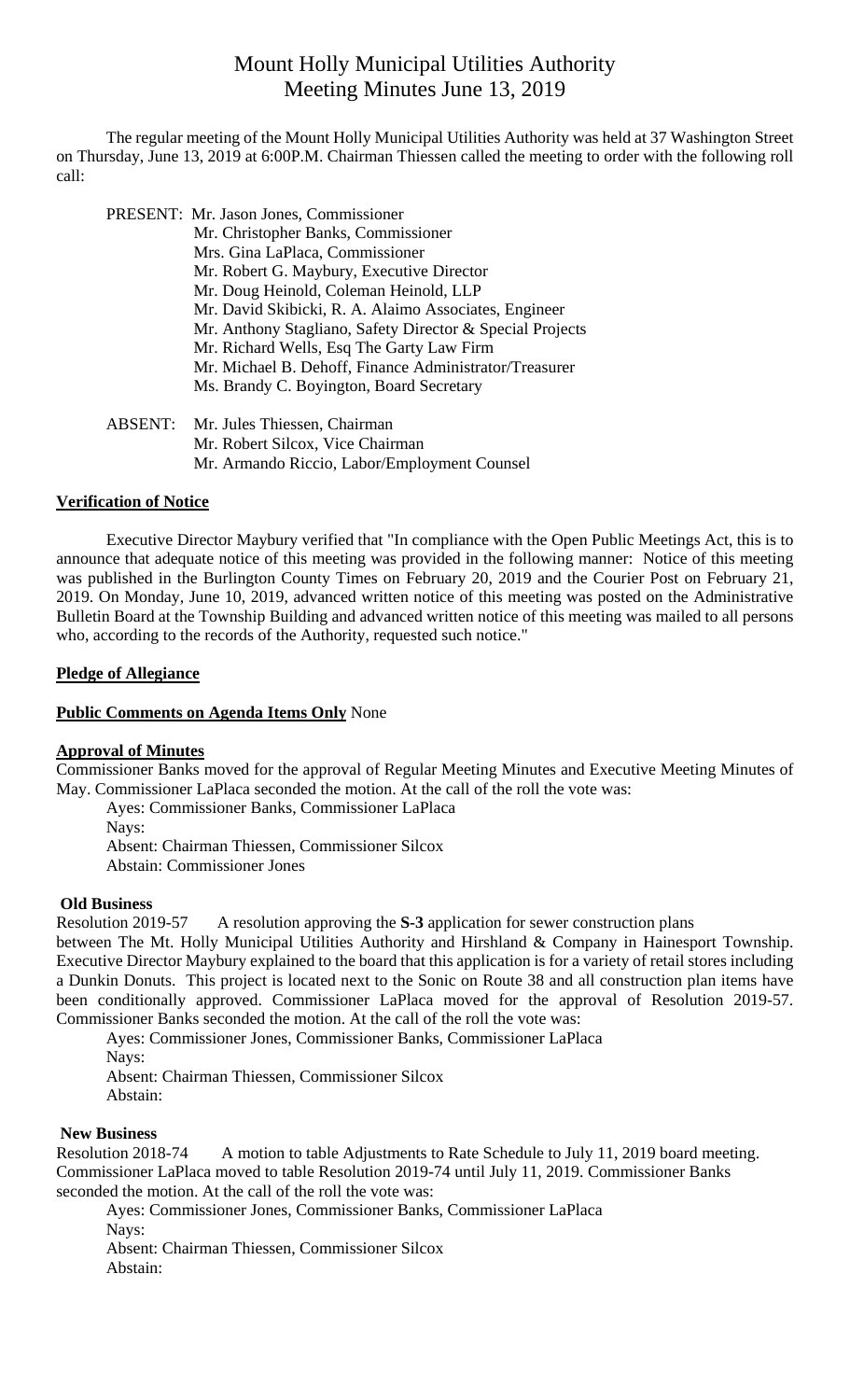Resolution 2019-64 A resolution authorizing professional services contract for auditor. Executive Director stated this is an annual appointment that is held each June and this year the Authority received two RFP's. The recommendation is to award this to Brent Lee & Co., LLC. Commissioner LaPlaca moved for the approval of awarding Resolution 2019-64 to Brent Lee & Co, LLC. Commissioner Banks seconded the motion. At the call of the roll the vote was:

Ayes: Commissioner Jones, Commissioner Banks, Commissioner LaPlaca Nays: Absent: Chairman Thiessen, Commissioner Silcox Abstain:

Resolution 2019-65 A resolution rejecting the bids for the contract of Disc filters contract #2019-10. Executive Director explained this is for the Authority's tertiary treatment equipment at the Rancocas Road Treatment Facility. These tertiary filters were installed in 2009 with the upgrade project and the panels are now failing. The panels filter is made of a polypropylene material bonded to a 304 stainless steel frame and there is only one company manufacturing them. The Authority only received one bid at the June 4, 2019 bid opening and the bid total was over the estimated bid amount. The recommendation is to reject the bid at this time. Commissioner Banks moved to reject the bid under Resolution 2019-65. Commissioner LaPlaca seconded the motion. At the call of the roll the vote was:

Ayes: Commissioner Jones, Commissioner Banks, Commissioner LaPlaca Nays:

Absent: Chairman Thiessen, Commissioner Silcox Abstain:

Resolution 2019-66 A resolution of the Mt. Holly Municipal Utilities Authority authorizing the Expenditure of funds for the CIPP (Cured in Place Piping) & Epoxy Coating of manhole structures for older sewer mains located on Rancocas Road in Westampton Township and Main Street in Lumberton Township. Executive Director Maybury explained this project is to rehabilitate these sewer mains and manholes to extend the usable life by many decades. The estimated amount for this project is five hundred thousand dollars and approving this resolution would allow the project to move forward to the bid phase. Commissioner Banks moved for the approval of Resolution 2019-66. Commissioner LaPlaca seconded the motion. At the call of the roll the vote was:

Ayes: Commissioner Jones, Commissioner Banks, Commissioner LaPlaca Nays: Absent: Chairman Thiessen, Commissioner Silcox Abstain:

Resolution 2019-68 A resolution of the Mt. Holly Municipal Utilities Authority approving the 2018 Audit and corrective action plan. Executive Director Maybury stated the Audit is complete and has been accepted by the state. Mr. Brent Lee discussed matters that were observed during the audit to the board members, an Audit summary and a printed version of the full Audit was distributed to the commissioners. Commissioner LaPlaca moved for the approval of Resolution 2019-68. Commissioner Banks seconded the motion. At the call of the roll the vote was:

Ayes: Commissioner Jones, Commissioner Banks, Commissioner LaPlaca Navs:

Absent: Chairman Thiessen, Commissioner Silcox Abstain:

Resolution 2019-69 A resolution approving the S1 application for Lumberton Family Apartments, 1788 Rte. 38 Lumberton Township Block 22, Lot 8.01. Executive Director Maybury explained this parcel is next to the Walmart in Lumberton for approximately two hundred and eleven acres, and this resolution is approving development on a piece of that land constructing seventy affordable units and a twenty-seven hundred square foot clubhouse. Commissioner Banks moved for the approval of Resolution 2019-69. Commissioner LaPlaca seconded the motion. At the call of the roll the vote was:

Ayes: Commissioner Jones, Commissioner Banks, Commissioner LaPlaca Nays: Absent: Chairman Thiessen, Commissioner Silcox Abstain: